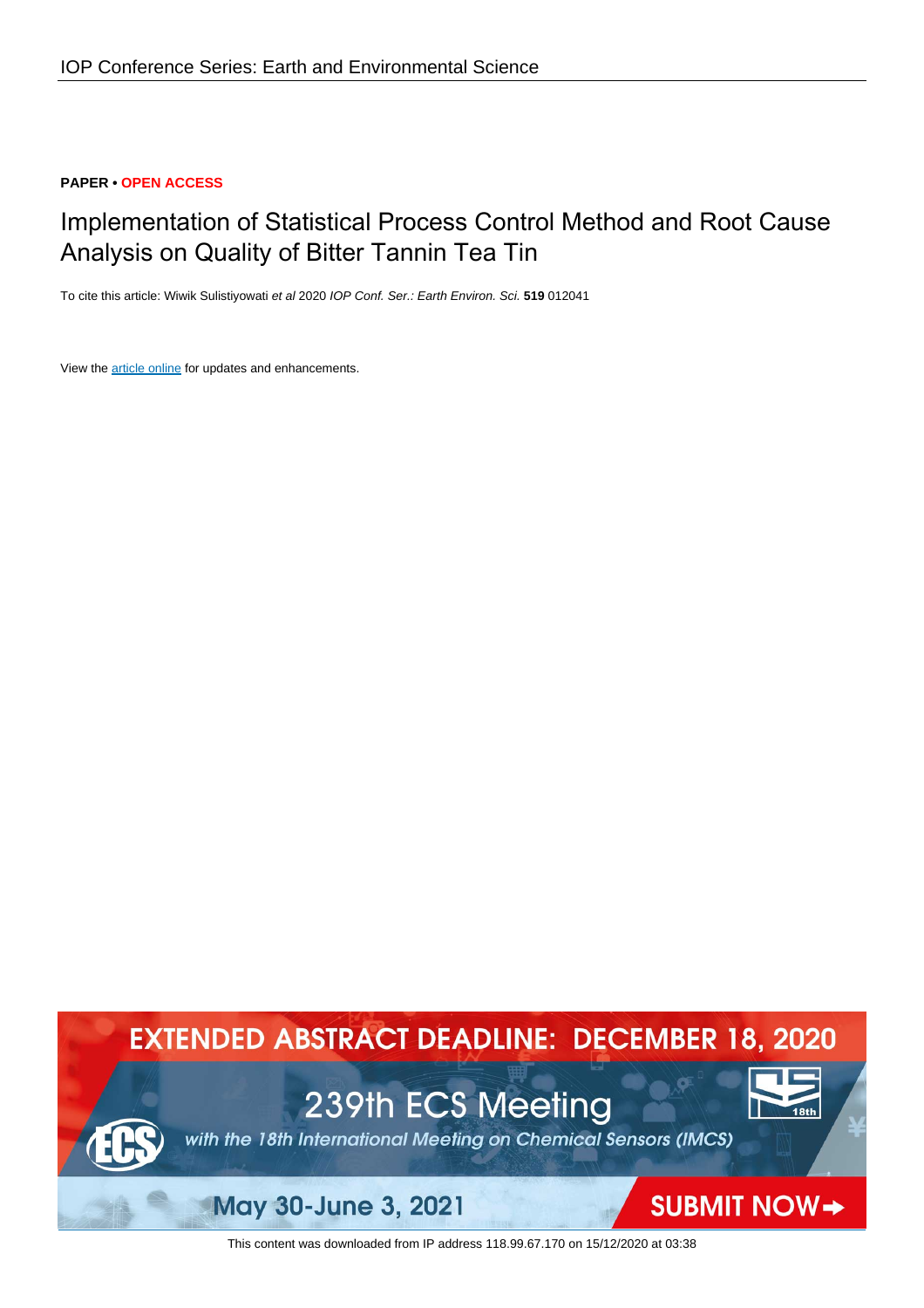# **Implementation of Statistical Process Control Method** and Root Cause Analysis on Quality of Bitter Tannin **Tea Tin**

#### Wiwik Sulistiyowati<sup>1</sup>, Danang Tri Handoko<sup>2</sup>, Hana Catur Wahyuni<sup>3</sup>

1,2,3 Sains and Technology Faculty, Universitas Muhammadiyah Sidoarjo, Sidoarjo, Indonesia

\*wiwik@umsida.ac.id

**Abstract.** The purpose of this study was to determine the quality control of tannin content of Bitter Liquid Tea (TCP). This study methodology is quantitative method with statistical process control method and root cause analysis approach. Based on the calculation and analysis of the control chart - p it can be seen that the tannery content of bitter liquid tea (TCP) in a state of uncontrollable. This can be demonstrated by the existence of data points outside the control limit (out of control) on the control chart-p and the point fluctuates very high and irregular, so it can be concluded that the process in a state of uncontrollable. Based on the results of analysis by using root cause analysis showed that the cause of variation in tannin content is the duration of brewing and the amount of dry tea. This result can be used by XYZ Company to assist in improving the quality of tannin in bitter liquid tea, so indirectly the quality of the product also increases. To increase knowledge about Statistical Process Control and Root Cause Analysis method application to improve product quality. This research is a direct implementation to the tea company, so that in accordance with the problems and applicative in providing solutions. The existence of new methods for the company in improving the quality of its tea products.

#### 1. Introduction

The rapid development of the industrial world and the intense competition between products requires the company to produce products with high quality and competitive prices. One of the activities in creating quality is by applying the right quality control system. Quality is a product suitable for customer requirements. So, quality control is a technique a product to control that the quality as a customer want and suitable with the standard. Quality control is part of the production process that is very influential in improving product quality [1]. Product Quality is the key to win the market competition because it can earn the customer's trust to the product offered by the company, then, in the end, it will lead to customer

Content from this work may be used under the terms of the Creative Commons Attribution 3.0 licence. Any further distribution of this work must maintain attribution to the author(s) and the title of the work, journal citation and DOI. Published under licence by IOP Publishing Ltd  $\mathbf{1}$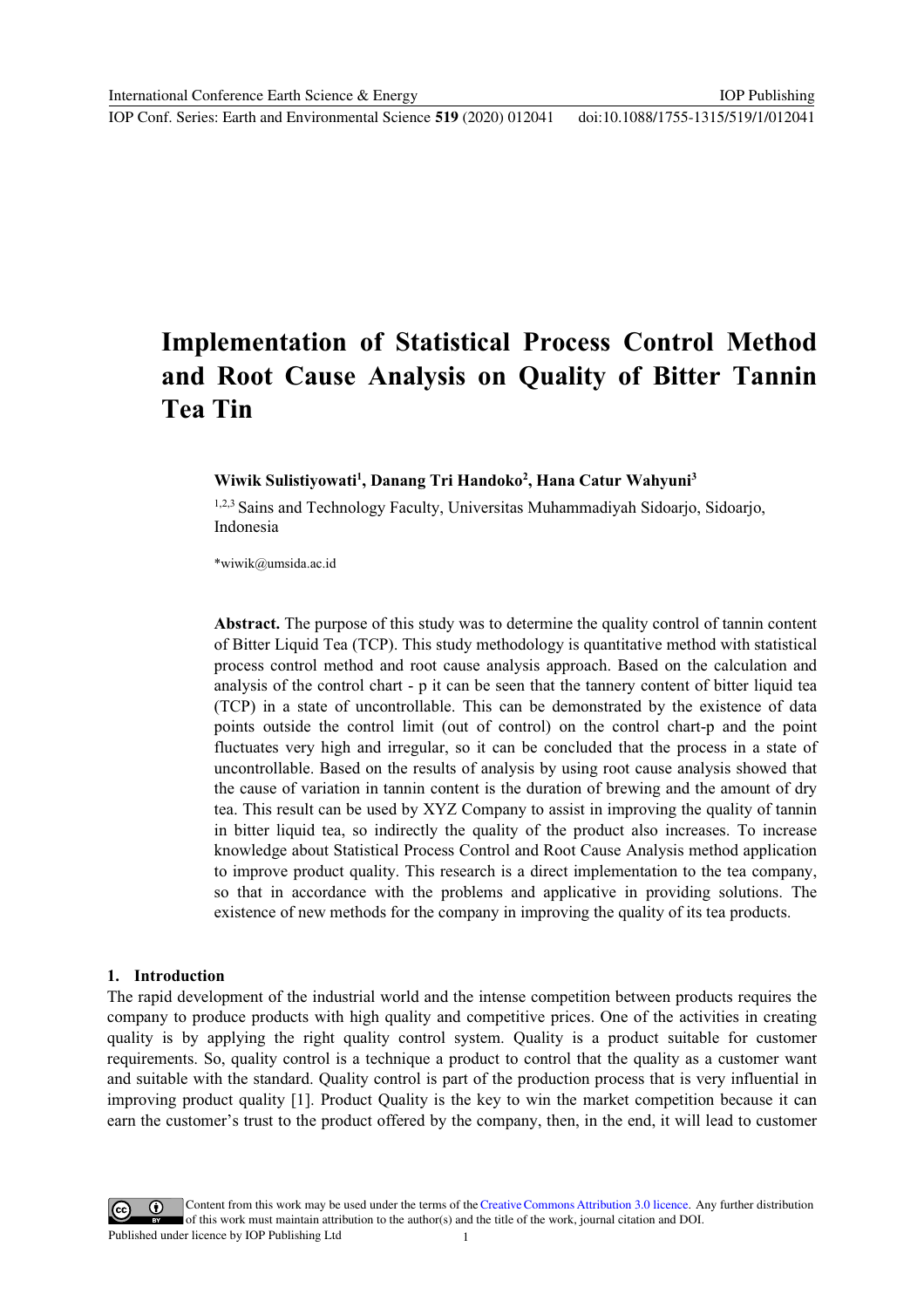IOP Conf. Series: Earth and Environmental Science 519 (2020) 012041

loyalty [2]. So, quality control not only focuses on the finished goods, but also the whole process of production starting from the raw material, work-in-process goods, and finished goods ready to be sold [2].

PT.XYZ is a company engaged in the tea beverage industry in packaging located in Mojosari. Mojokerto, One of the excellent products of PT.XYZ is TBS products. In the first stage of TBS, production process begins with the process of brewing raw materials of hot tea with hot water in Extract Tank. The brewing process aims to extract the tannin content contained in the dried tea. Tannin is a tea component that can affect the taste, color and aroma in the results of steeping tea. After the tea brewing process is completed, then the results of the pour of boiling which is called Bitter Liquid Tea (TCP) is filtered in the bag filter and accommodated in Sediment Tank to wait for the next production process.

The problem that often occurs in tea brewing process is the tannin content contained in Bitter Liquid Tea (TCP) is not by the standard set by the company of  $> 1300$  ppm, so the quality of Bitter Liquid Tea (TCP) is not optimal. To overcome these problems, determine the factors that influence the optimization of tannin content of Bitter Liquid Tea (TCP).

Based on the above problem, so the purpose of this research is the research is quality control on the tannery content of bitter liquid tea by using statistical process control method (SPC) and Root Cause Analysis (RCA). Control Chart is originally developed for use in mass production manufacturing [3]. SPC is an approach that has been broadly used in many industrial and non-industrial fields [3]. SPC by attributes is that even when the process operates normally (in control), a constant proportion of the units produced is defective [4]. SPC is the application of statistical methods to monitoring and control of a process to ensure that it operates at its full potential to produce a confirming product [5]. Statistical Process Control is widely used in manufacturing processed for process monitoring and anomaly detection [6]. Statistical Process Control is alarm for process manufacturing and operation detection anomaly process. RCA is to identify the problem [7]. Root cause identification (RCI) is critical to the quality control productivity improvement of manufacturing process [7]. Quality control is simply defined as the use techniques and activities towards achieving, sustaining and improving the quality of products or services [8]. Furthermore, quality control as all the features and characteristics of the product or service that contributes to the satisfaction of customer's needs [8]. The SPC tools were mainly applied for process control and improvement in manufacturing industries and control charting has been the most common process control technique [9]. And also that control chart is generally recommended for monitoring a process overtime to identify any changes or trends [9]. Control charts used to assess process stability and to identify the presence of specific causes [10]. SPC is a powerful collection of problemsolving tools useful in achieving manufacturing process stability and improving capability through the reduction of variability [11]. RCA is to identify the problem [6]. The aims to contribute to solve a quality problem and then search causes the problem using Statistical Process Control (SPC) and Root Cause Analysis (RCA) methods approach. Then, the result of the identification the nonstandard process, thus the purposes of this paper is to discuss the defective manufacturing process and analysis the cause that caused the problem of a nonstandard manufacturing process in bitter liquid tea.

#### 2 Methodologgy

The methods used are quantitative with statistical process control (SPC) and Root Cause Analysis (RCA) approach. There are several steps using this method, namely: (1). Identification frequency nonstandard (batch) with check sheet; (2). Identification high number of frequency nonstandard (batch) with Pareto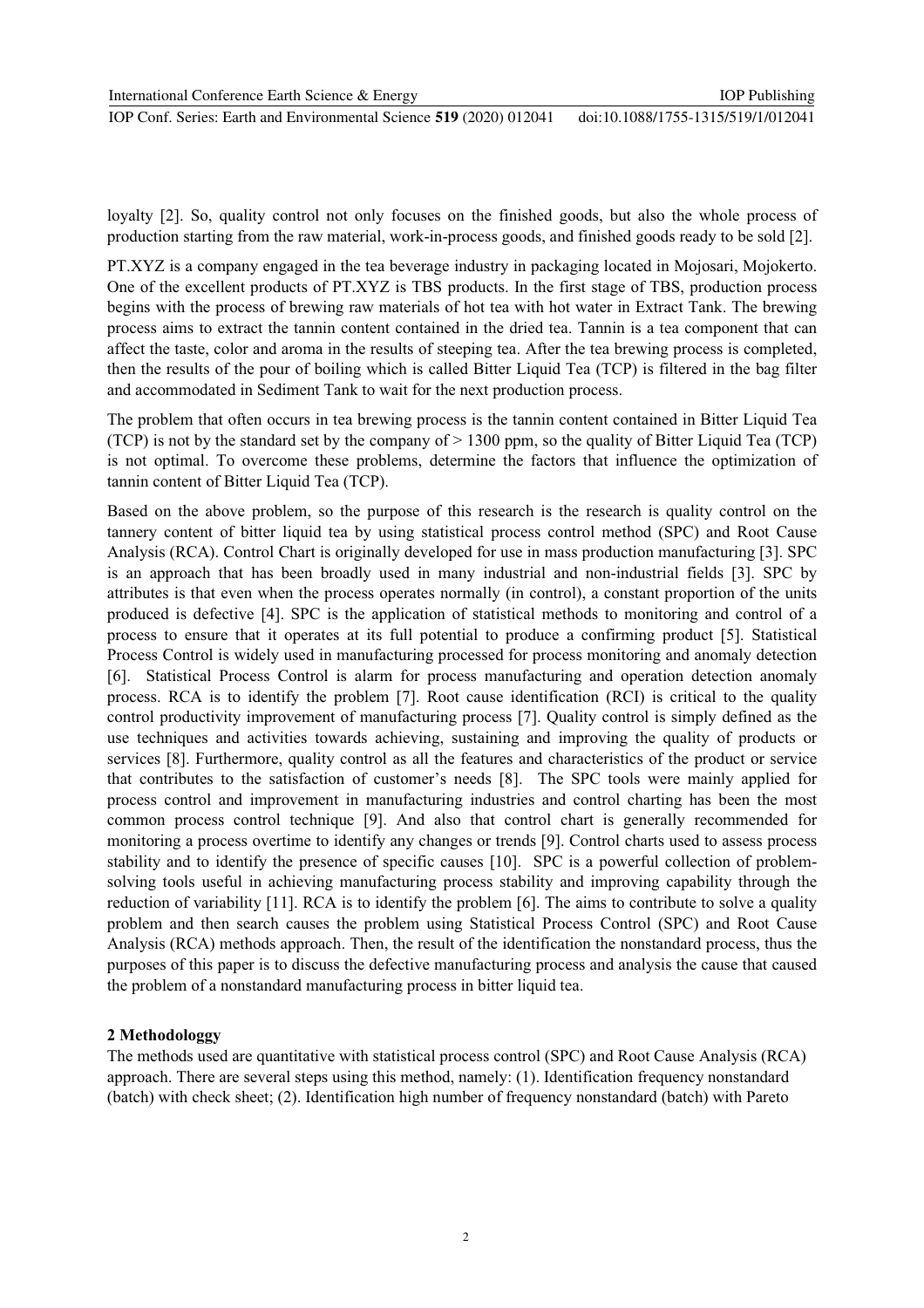diagram; (3). Count of nonstandard proportion; (4). Count of Line Center (CL); (5). Count of Upper Control Limit and Lower Control Limit (LCL); (6). Identification Root Cause Analysis with RCA method.

2.1 Identification Frequency Nonstandard (Batch) with Check Sheet

The first step to analyze the quality statistically is to make a check sheet. Making check sheets is to facilitate the process of collecting data about the amount of production and products that are not following quality standards. The results of data collection using the check sheet in Table 1.

| Table 1. Tannin Levels Check Sheet |          |      |                                                        |  |  |  |
|------------------------------------|----------|------|--------------------------------------------------------|--|--|--|
| No                                 | Month    |      | Production Total (Batch) Nonstandard Frequency (Batch) |  |  |  |
|                                    | February | 122  | 36                                                     |  |  |  |
|                                    | March    | 155  | 55                                                     |  |  |  |
|                                    | April    | 146  | 31                                                     |  |  |  |
|                                    | Total    | 423. | 1 7 7                                                  |  |  |  |

2.2 Identification high number of frequency nonstandard (batch) with Pareto diagram The next step is to make a Pareto diagram. Pareto diagrams are used to determine the frequency of standard non-standard tannin content that occurs on a monthly basis. Pareto diagram as shown in table 2.

| Table 2. Pareto Diagram |          |                      |                                       |                             |                                                  |  |  |
|-------------------------|----------|----------------------|---------------------------------------|-----------------------------|--------------------------------------------------|--|--|
| N <sub>0</sub>          | Month    | Frequency<br>(Batch) | <b>Cumulative</b><br><b>Frequency</b> | Percentage<br>Total $(\% )$ | <b>Cumulative</b><br>Percentage<br>$\frac{9}{6}$ |  |  |
|                         | March    | 55                   | 55                                    | 45                          | 45                                               |  |  |
|                         | February | 36                   | 91                                    | 30                          | 75                                               |  |  |
|                         | April    | 31                   | 122                                   | 25                          | 100                                              |  |  |
|                         | Total    | 122                  |                                       | <b>100</b>                  |                                                  |  |  |

Table 2 shows that the highest frequency of standard non-standard tannin in March was 55 batches (45%). While the rate of nonstandard tannin content at least occurred in April of 31 batches (25%). Table 2 shows that the highest frequency of standard non-standard tannin in March was 55 batches (45%). While the frequency of nonstandard tannin content at least occurred in April of 31 batches (25%).

### 2.3 Calculate of nonstandard proportion

Non-standard proportions are used to view the percentage of non-standard tannin content in each subgroup (production date). The formula for calculating non-standard proportions is:

$$
p = \frac{\text{Number of nonstandard products}}{\text{Total Production}}
$$
 (1)

# 2.4 Calculate of Line Center (CL)

The center line (CL) is a line representing the average non-standard level in a production process. To calculate the center line using the formula: The center line (CL) represents the line representing the average non-standard level in a production process. To calculate the center line using the formula:

$$
CL = \bar{p} = \frac{\Sigma np}{\Sigma n}
$$
 (2)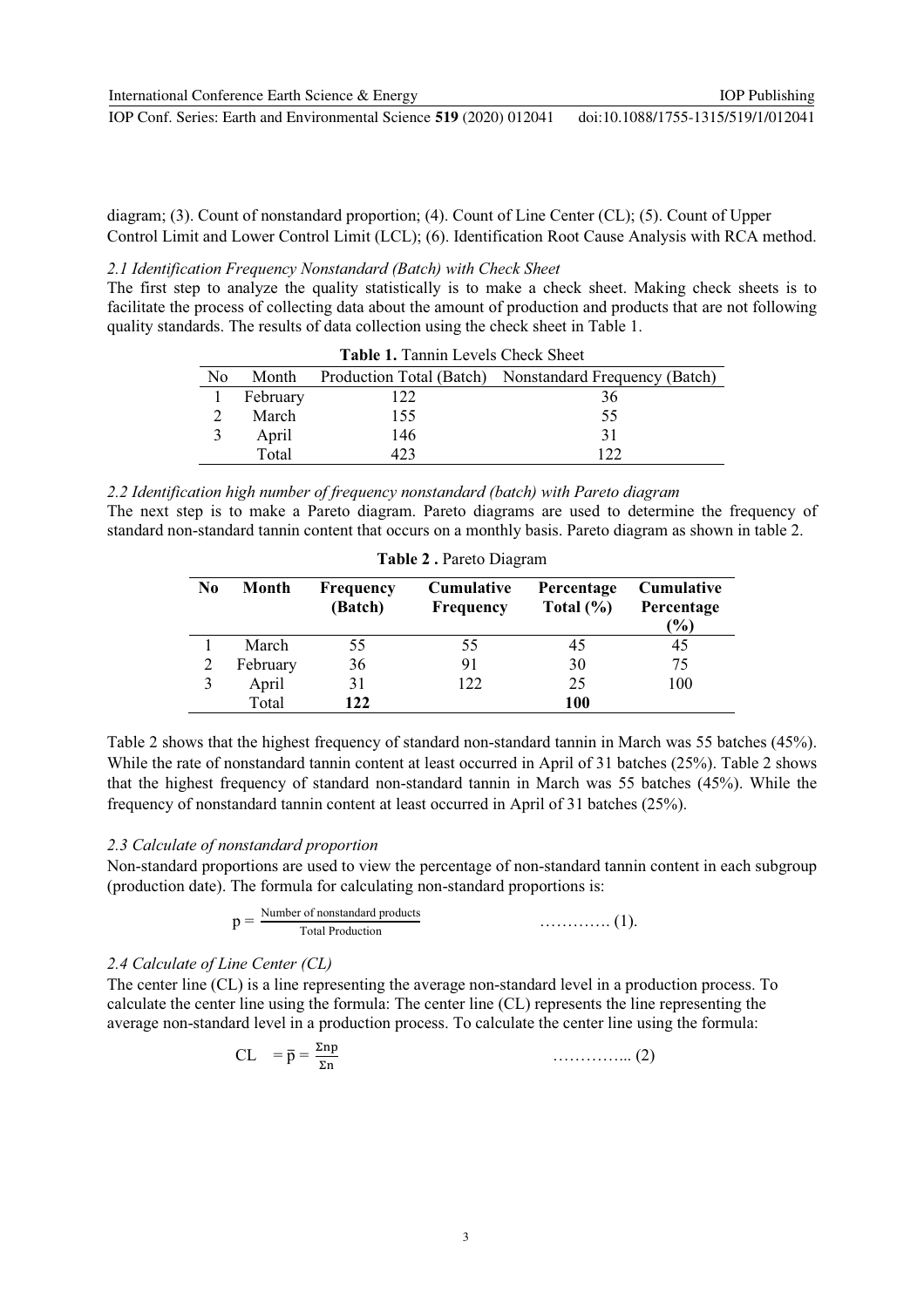# 2.5 Count of Upper Control Limit and Lower Control Limit (LCL)

The upper control limit (UCL) and lower control limit (LCL) are statistically sized indicators of a process that can be said to be distorted or not. The upper control limit (UCL) and the lower control limit is calculated using the formula:

$$
UCL = \overline{p} + 3 \sqrt{\frac{\overline{p}(1-\overline{p})}{n}}
$$
 (3)  
 
$$
LCL = \overline{p} - 3 \sqrt{\frac{\overline{p}(1-\overline{p})}{n}}
$$
 (4)

After the non-standard proportion value of each subgroup, CL, UCL, and LCL values are obtained, the next step is to analyze the root cause of uncontrolled data by using root cause analysis.

#### **3 Result and Discussion**

Based on equation one concerning the calculation of non-standard proportions, equation two concerning the calculation of the middle line and equations three and four concerning upper and lower control limits. Table 3 is a recapitulation of calculations.

| Table 3. Calculation of Control Chart-p |            |                   |                  |                  |       |            |            |
|-----------------------------------------|------------|-------------------|------------------|------------------|-------|------------|------------|
| Sub                                     | Date       | <b>Production</b> | Nonstandard      | ${\bf P}$        | CL    | <b>UCL</b> | <b>LCL</b> |
| Group                                   |            | Total (n)         | Tannin (np)      |                  |       |            |            |
| 1                                       | 06/02/2013 | $\overline{7}$    | $\overline{4}$   | 0,57             | 0,288 | 0,801      | $-0,225$   |
| $\overline{c}$                          | 07/02/2013 | 9                 | 3                | 0,33             | 0,288 | 0,741      | $-0,165$   |
| $\overline{\mathbf{3}}$                 | 08/02/2013 | $\overline{2}$    | $\boldsymbol{0}$ | $\boldsymbol{0}$ | 0,288 | 1,249      | $-0,673$   |
| $\overline{4}$                          | 13/02/2013 | $\overline{7}$    | 1                | 0,14             | 0,288 | 0,801      | $-0,225$   |
| 5                                       | 14/02/2013 | 13                | 6                | 0,46             | 0,288 | 0,665      | $-0,089$   |
| 6                                       | 15/02/2013 | 14                | 4                | 0,29             | 0,288 | 0,651      | $-0,075$   |
| $\overline{7}$                          | 16/02/2013 | $\overline{c}$    | $\overline{2}$   | 1                | 0,288 | 1,249      | $-0,673$   |
| 8                                       | 20/02/2013 | $\overline{4}$    | $\boldsymbol{0}$ | $\mathbf{0}$     | 0,288 | 0,967      | $-0,391$   |
| 9                                       | 21/02/2013 | 15                | 3                | 0,2              | 0,288 | 0,693      | $-0,063$   |
| 10                                      | 22/02/2013 | 10                | 6                | 0,6              | 0,288 | 0,718      | $-0,142$   |
| 11                                      | 25/02/2013 | $\overline{2}$    | $\boldsymbol{0}$ | $\boldsymbol{0}$ | 0,288 | 1,249      | $-0,673$   |
| 12                                      | 26/02/2013 | 12                | $\overline{c}$   | 0,17             | 0,288 | 0,68       | $-0,104$   |
| 13                                      | 27/02/2013 | 10                | $\overline{3}$   | 0,3              | 0,288 | 0,718      | $-0,142$   |
| 14                                      | 28/02/2013 | 15                | $\overline{c}$   | 0,13             | 0,288 | 0,639      | $-0,063$   |
| 15                                      | 01/03/2013 | 13                | $\overline{3}$   | 0,23             | 0,288 | 0,665      | $-0,089$   |
| 16                                      | 02/03/2013 | $\sqrt{ }$        | $\boldsymbol{0}$ | $\theta$         | 0,288 | 0,801      | $-0,225$   |
| 17                                      | 07/03/2013 | 5                 | $\mathbf{2}$     | 0,4              | 0,288 | 0,896      | $-0,32$    |
| 18                                      | 08/03/2013 | 12                | $\overline{3}$   | 0,25             | 0,288 | 0,68       | $-0,104$   |
| 19                                      | 09/03/2013 | 13                | $\mathbf{1}$     | 0,08             | 0,288 | 0,665      | $-0,089$   |
| 20                                      | 10/03/2013 | 8                 | 4                | 0,5              | 0,288 | 0,768      | $-0,192$   |
| 21                                      | 11/03/2013 | 6                 | $\overline{c}$   | 0,33             | 0,288 | 0,843      | $-0,267$   |
| 22                                      | 16/03/2013 | 13                | $\overline{3}$   | 0,23             | 0,288 | 0,665      | $-0,089$   |
| 23                                      | 17/03/2013 | 10                | $\overline{c}$   | 0,2              | 0,288 | 0,718      | $-0,142$   |
| 24                                      | 19/03/2013 | $\overline{2}$    | $\overline{c}$   | 1                | 0,288 | 1,249      | $-0,673$   |
| 25                                      | 20/03/2013 | 12                | 8                | 0,67             | 0,288 | 0,68       | $-0,104$   |
| 26                                      | 21/03/2013 | 13                | 6                | 0,46             | 0,288 | 0,665      | $-0,089$   |
| 27                                      | 22/03/2013 | $\overline{2}$    | $\boldsymbol{0}$ | $\boldsymbol{0}$ | 0,288 | 1,249      | $-0,673$   |

 $\overline{4}$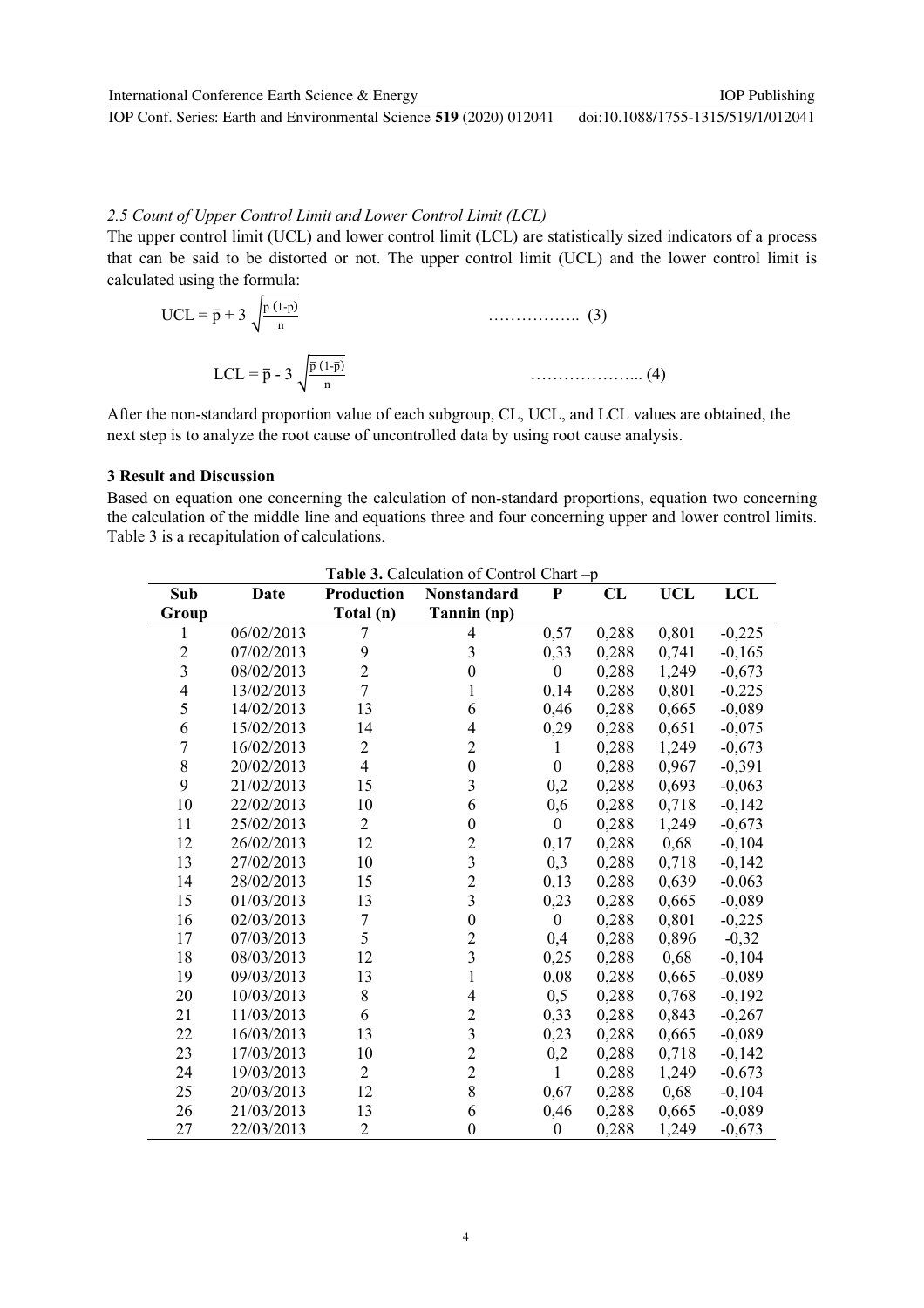| Sub   | Date       | <b>Production</b> | Nonstandard      | ${\bf P}$        | CL    | <b>UCL</b> | <b>LCL</b> |
|-------|------------|-------------------|------------------|------------------|-------|------------|------------|
| Group |            | Total (n)         | Tannin (np)      |                  |       |            |            |
| 28    | 24/03/2013 | 9                 | $\boldsymbol{0}$ | $\boldsymbol{0}$ | 0,288 | 0,741      | $-0,165$   |
| 29    | 26/03/2013 | 7                 | $\overline{2}$   | 0,29             | 0,288 | 0,801      | $-0,225$   |
| 30    | 27/03/2013 | 12                | 6                | 0,5              | 0,288 | 0,68       | $-0,104$   |
| 31    | 28/03/2013 | 7                 |                  | 1                | 0,288 | 0,801      | $-0,225$   |
| 32    | 29/03/2013 | 1                 | 1                | 1                | 0,288 | 1,646      | $-1,07$    |
| 33    | 30/03/2013 | $\overline{3}$    | 3                | $\mathbf{1}$     | 0,288 | 1,072      | $-0,496$   |
| 34    | 02/04/2013 | 7                 | $\overline{2}$   | 0,29             | 0,288 | 0,801      | $-0,225$   |
| 35    | 03/04/2013 | 13                | 4                | 0,31             | 0,288 | 0,665      | $-0,089$   |
| 36    | 04/04/2013 | 12                | 3                | 0,25             | 0,288 | 0,68       | $-0,104$   |
| 37    | 05/04/2013 | 6                 | $\overline{2}$   | 0,33             | 0,288 | 0,843      | $-0,267$   |
| 38    | 06/04/2013 | 1                 | 1                | 1                | 0,288 | 1,646      | $-1,07$    |
| 39    | 09/04/2013 | 3                 | 1                | 0,33             | 0,288 | 1,072      | $-0,496$   |
| 40    | 10/04/2013 | 13                | 3                | 0,23             | 0,288 | 1,249      | $-0,673$   |
| 41    | 11/04/2013 | 13                | 2                | 0,15             | 0,288 | 1,249      | $-0,673$   |
| 42    | 16/04/2013 | 5                 | $\boldsymbol{0}$ | $\boldsymbol{0}$ | 0,288 | 0,896      | $-0,32$    |
| 43    | 17/04/2013 | 12                | 1                | 0,08             | 0,288 | 0,68       | $-0,104$   |
| 44    | 18/04/2013 | 13                | 3                | 0,23             | 0,288 | 1,249      | $-0,673$   |
| 45    | 23/04/2013 | $\overline{4}$    | 2                | 0,5              | 0,288 | 0,967      | $-0,391$   |
| 46    | 24/04/2013 | 12                | 1                | 0,08             | 0,288 | 0,68       | $-0,104$   |
| 47    | 25/04/2013 | 12                | $\overline{2}$   | 0,17             | 0,288 | 0,68       | $-0,104$   |
| 48    | 26/04/2013 | 11                | $\overline{2}$   | 0,18             | 0,288 | 0,698      | $-0,122$   |
| 49    | 27/04/2013 | 9                 | $\overline{2}$   | 0,22             | 0,288 | 0,741      | $-0,165$   |

Based on table 3, can be concluded that the data is in a state of uncontrollable. Because of the 49 data, there is one data point that is outside the control limit (out of control), i.e., at point-31. The data has a value of the proportion of 1, outside the limit of Upper Control Limit (UCL) that is equal to 0.801. Control chart p can be said in a statistical control situation if no pattern arises and there is no data point that is outside the control limit.

The presence of fluctuating and irregular points indicates that the quality control of tannin content of Bitter Liquid Tea (TCP) is still experiencing deviation. Therefore, further analysis of why differences occur by using causal diagrams using fishbone diagrams or cause-effect diagram. The arrangement of the cause-effect diagram with brainstorming and direct observation on TBS production process. Figure 1 is cause-effect diagram nonstandard tannin level. Based on the cause-effect diagram, it can be seen the factors that cause the variance of tannin level of Bitter Liquid Tea (TCP). Here is the description:

1. Human Factors

Human influence on the process of brewing tea is significant, the operator of the kitchen must implement Standard Operating Procedure (SOP

2. Factor Method

Non-standard Titration of Non-standard Liquid Tannery (TCP) is one of the reasons for the duration of brewing and water temperature for tea brewing process not by Standard Operating Procedure (SOP). This causes the tea extraction process is not optimal so that the tannin content becomes nonstandard.

3. Machine Factor

The factor of the production machine is that the agitator is not operated in the Extract Tank. The function of agitators to speed up the homogeneous process of Bitter Liquid Tea (TCP) in tea brewing. With no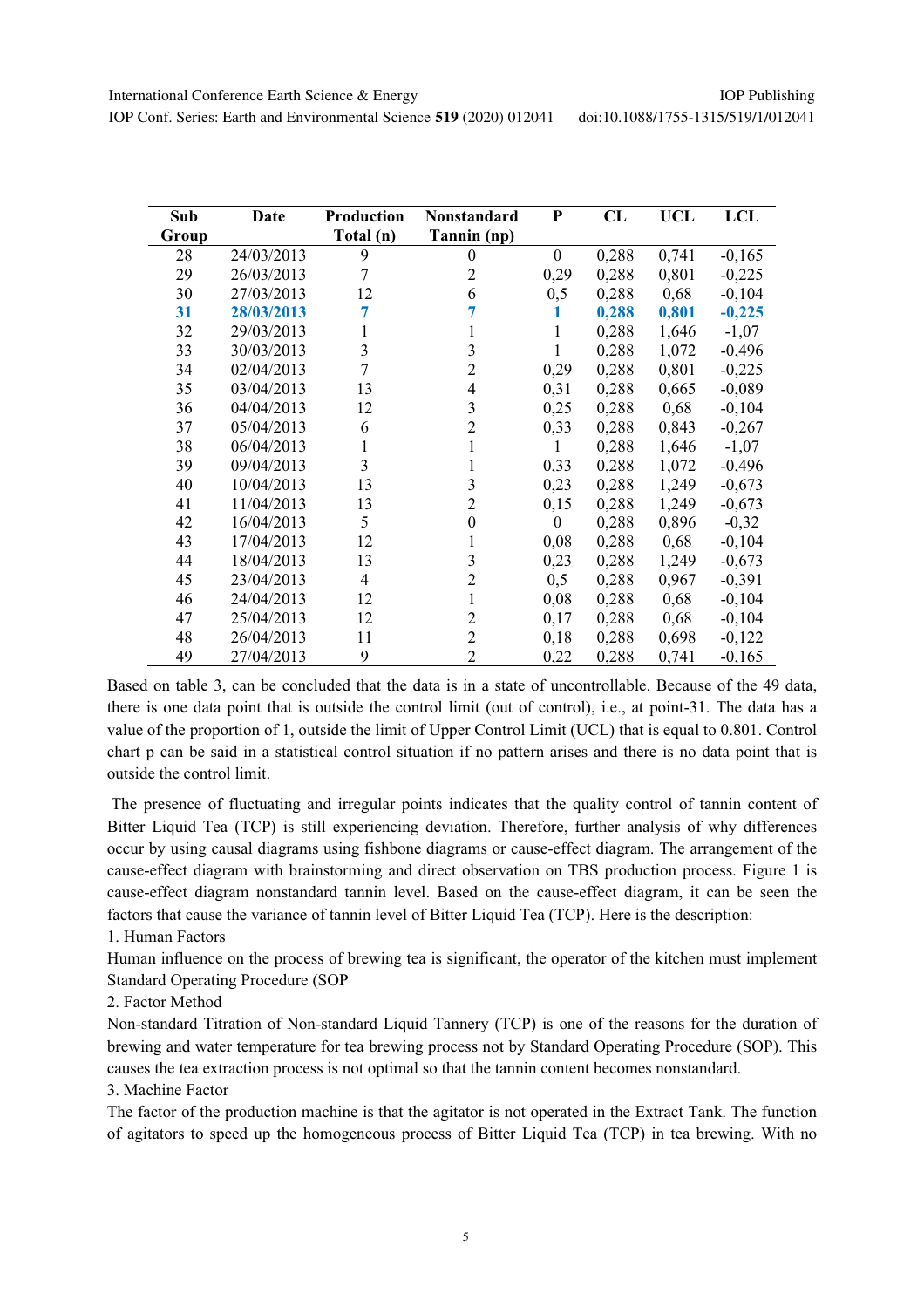IOP Conf. Series: Earth and Environmental Science 519 (2020) 012041

agitator operated, the homogeneous process becomes longer and thus affects the tannin content of Bitter Liquid Tea (TCP). Due to efficiency considerations in the use of electrical resources, the agitator is not operated in the process of brewing tea.

### 4. Material Factor

The influence of material conditions in the form of moisture and dry tea tannin levels significantly affect in the process of brewing tea. When dry tea moisture is  $> 8\%$ , dry tea becomes moist and causes mold on dry tea. As for dry tea tannin, if the tannin <850  $\pm$  25 ppm, it will increase the use of dry tea in the process of brewing tea to tannin content of Bitter Liquid Tea (TCP)> 1300 ppm. And also concerning cleanliness in the production process. For example, before making tea brewing process, Extract Tank must be clean from tea waste from the previous brewing process. Operators of the kitchen must also have good control and care of the process of brewing tea. In the event of the variance in the process of brewing tea, the operator must communicate with QC analysts about the results of tea brewing process.

# 5. Environmental Factors

The environmental factor is the unavailability of temporary storage for an excess of dry tea from the previous tea brewing process. In the absence of temporary storage, it will cause the moisture of the residue of the dry tea to exceed the standard. This will cause the quality of dry tea is not optimal.

Based on table 3, can be concluded that the data is in a state of uncontrollable. Because of the 49 data, there is one data point that is outside the control limit (out of control), i.e., at point-31. The data has a value of the proportion of 1, outside the limit of Upper Control Limit (UCL) that is equal to 0.801. Control chart p can be said in a statistical control situation if no pattern arises and there is no data point that is outside the control limit.

The presence of fluctuating and irregular points indicates that the quality control of tannin content of Bitter Liquid Tea (TCP) is still experiencing deviation. Therefore, further analysis of why deviations occur by using causal diagrams using fishbone diagrams or cause-effect diagram. The arrangement of the cause-effect diagram with brainstorming and direct observation on TBS production process. Figure 1 is cause-effect diagram nonstandard tannin level. Based on the cause-effect diagram, it can be seen the factors that cause the variance of tannin level of Bitter Liquid Tea (TCP). Here is the description:

# 1. Human Factors

Human influence on the process of brewing tea is very important, the operator of the kitchen must implement Standard Operating Procedure (SOP

2. Factor Method

Non-standard Titration of Non-standard Liquid Tannery (TCP) is one of the reasons for the duration of brewing and water temperature for tea brewing process not in accordance with Standard Operating Procedure (SOP). This causes the tea extraction process is not optimal so that the tannin content becomes nonstandard.

# 3. Machine Factor

The factor of the production machine is that the agitator is not operated in the Extract Tank. The function of agitators to speed up the homogeneous process of Bitter Liquid Tea (TCP) in tea brewing. With no agitator operated, the homogeneous process becomes longer and thus affects the tannin content of Bitter Liquid Tea (TCP). Due to efficiency considerations in the use of electrical resources, the agitator is not operated in the process of brewing tea.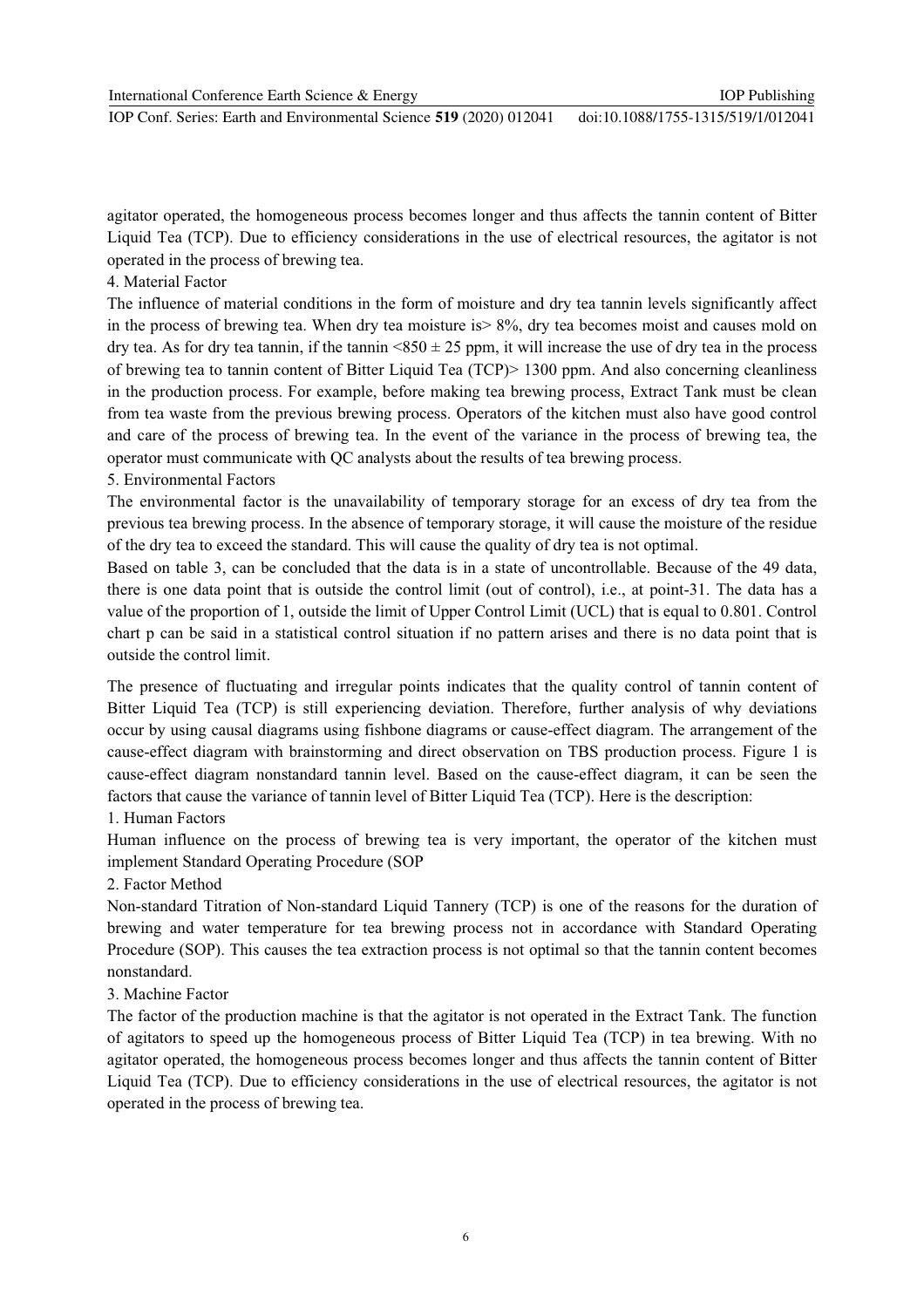doi:10.1088/1755-1315/519/1/012041 IOP Conf. Series: Earth and Environmental Science 519 (2020) 012041

### 4 Material Factor

The influence of material conditions in the form of moisture and dry tea tannin levels greatly affect in the process of brewing tea. When dry tea moisture is > 8%, dry tea becomes moist and causes mold on dry tea. As for dry tea tannin, if the tannin <850  $\pm$  25 ppm, it will increase the use of dry tea in the process of brewing tea to tannin content of Bitter Liquid Tea (TCP) > 1300 ppm. And also concerning cleanliness in the production process. For example before making tea brewing process, Extract Tank must be clean from tea waste from previous brewing process. Operators of the kitchen must also have good control and careful of the process of brewing tea. In the event of variance in the process of brewing tea, the operator must communicate with QC analysts about the results of tea brewing process.

#### 5. Environmental Factors

The environmental factor is the unavailability of temporary storage for excess of dry tea from the previous tea brewing process. In the absence of temporary storage, it will cause the moisture of the excess of the dry tea to exceed the standard. This will cause the quality of dry tea is not optimal.



Figure 1. Cause effect diagram of nonstandard tannin level

After the know factors cause nonstandard tannin level of bitter liquid tea, then performed further analysis using cause analysis. Based on figure 2 cause analysis of nonstandard tannin level of bitter liquid tea. The cause of nonstandard tannin level these are the brewing method not standard, dry tea quality is not optimal, and power efficiency.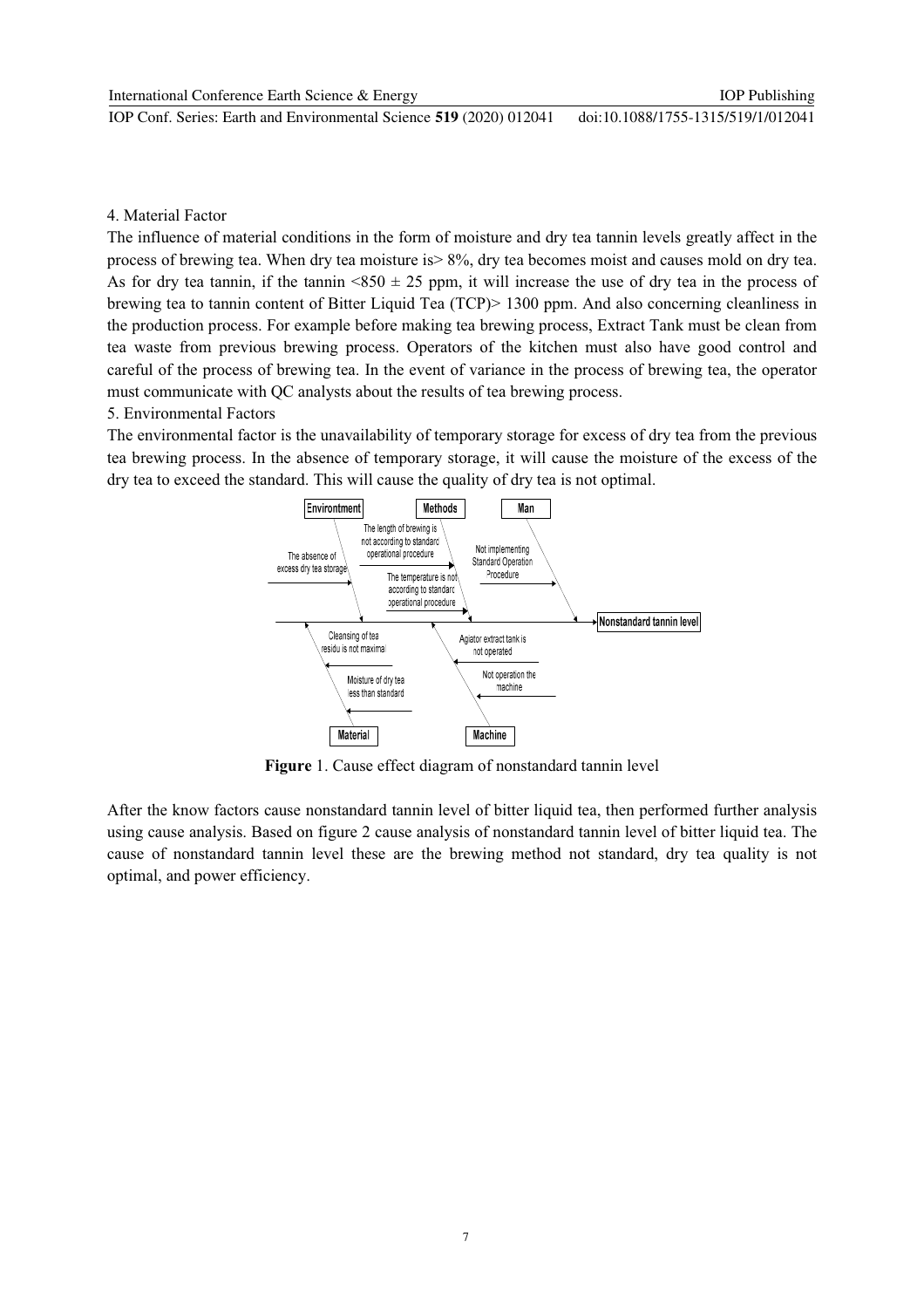

Figure 2 Root Cause Analysis of Nonstandard Tannin Level

Based on the result of this study, using Statistical Process Control (SPC) can be known whether there is a process have a deviation or not in the process of brewing tea, so it's known that the tannin level of bitter liquid tea following what standards are not. If appropriate then it can improve TBS product quality. If not appropriate then it can be known the cause of the factor using cause-effect diagram after it got the cause of the problem with cause analysis.

The result supporting by Oberoi, et.al (2016), with entitled "SPC (Statistical Process Control): A Quality Control Technique for Confirmation to Ability of Process", that SPC is an effective tool of quality and process control in all type of industry not only manufacturing industry where quality and customer satisfaction is a major concern [11]. The result of this research support those of research by Godina, et.al (2017), entitled "Quality Improvement With Statistical Process Control in The Automotive Industry", based on the analysis of the result of attribute control chart have demonstrated that the process is not capable of producing 100% of the specified pieces within required specifications [10].

The suggestions for further research are the design of components of bitter liquid tea with the design of experiment method, for example, Taguchi method and analysis with failure mode effect analysis (FMEA) if the deviation of the production process is high. With FMEA, we will calculate risk priority number, so we can take action of priority to improve the process.

### **References**

- Sulistiyowati., W., Sandari., M., Jakaria., R.B., (2018)., Implementasi of Lea Six Sigma Method in  $\lceil 1 \rceil$ Cross Circuit in Sub Assy Area to Improve Product Quality., International Journal of Engineering  $\&$ Technology., 7 (2.14)., pp. 234-236.
- $\lceil 2 \rceil$ Shafira., Y.P., Mansur., A., (2018)., Production Quality Improvement Analysis of Grey Cambric Using Six Sigma Method., MATEC Web Science of Conference 154.
- Subbulaksmi., S., et.al., (2017)., An Essential Role of Statistical Process Control in Industries.,  $\lceil 2 \rceil$ International Journal of Statistics and Systems., ISSN 0973-2675., Volume 12., No. 2.
- $[3]$ Aparisi., F., et., al., (2018)., Statistical Process Control Based on Optimum Gagges., Quality and Reliability Engineering International.
- Madanhire., Ignatio., Mbohwa., Charles., (2016)., Application of Statistical Process Control (SPC)  $[4]$ in Manufacturing Industry in a Developing Country., Procedia CIRP : 13<sup>th</sup> Global Conference on Sustainable Manufacturing-Decoupling Growth from Resource Use., 40.m 580-583.